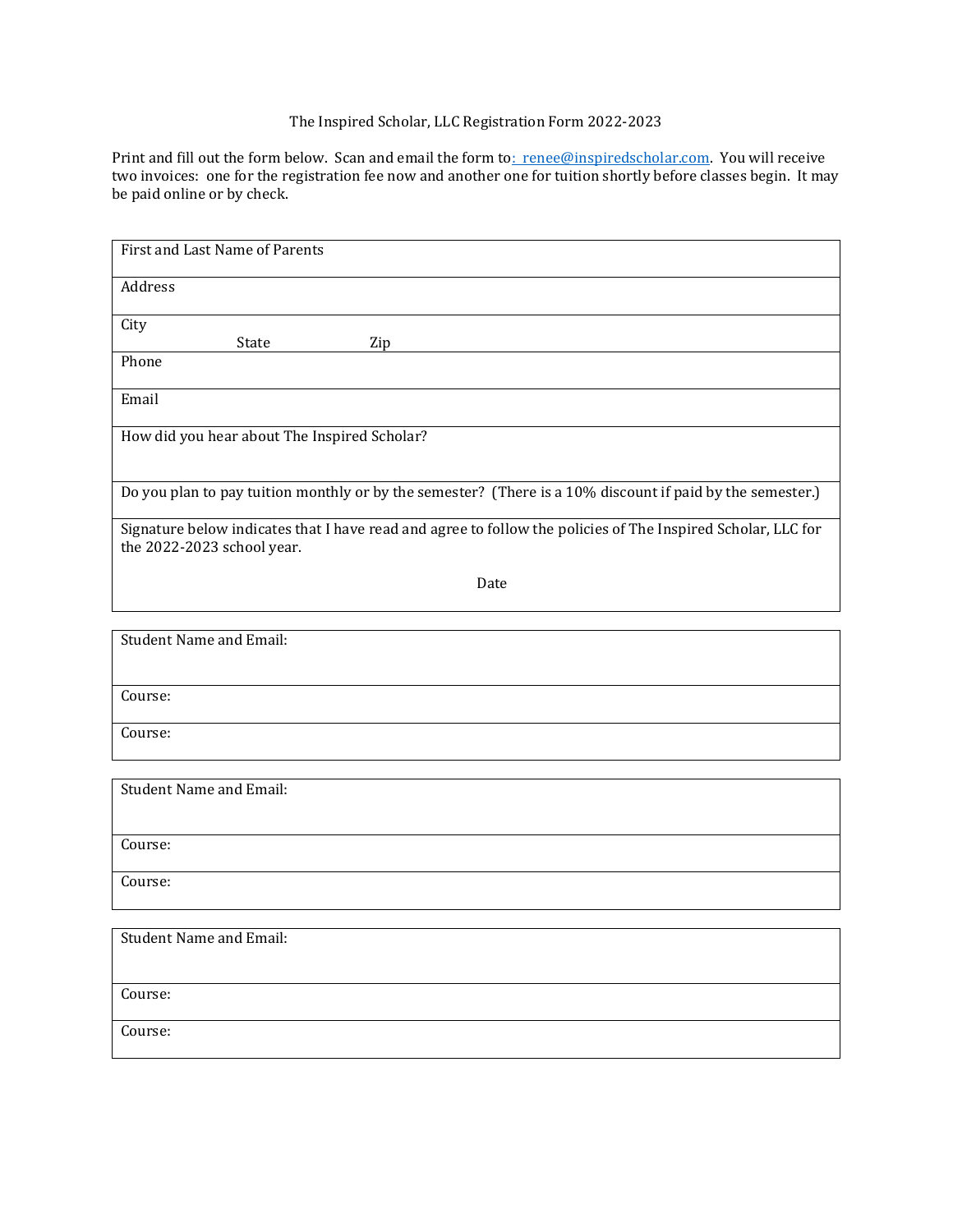### Registration

An annual, non-transferable, and non-refundable registration fee is required **for each family per school year**. Enjoy the most savings by signing up early. Registration saves your child's place in class.

\$45 (April-May) \$55 (June-July) \$65 (Aug-Sept)

#### Classes

Instructors do not replace homeschooling parents but assist them in their educational endeavors. Parents should plan to be involved and oversee their child's work and that they are submitting assignments on a timely basis. Course instruction must be completed by the end of the semester or year (for year-long) courses. On-demand classes must be completed within one year after start date.

All homework assignments are submitted online through Canvas. Assignments, feedback, and grades are found on Canvas. **Each child needs his or her own account**. Parents **do not** need a separate account as you can use your child's login to view their records. DO NOT create a separate parent account. Please include the email address that your child will be using to access his Canvas account as each child has to have his own email address for Canvas.

For live classes, each assignment has a due date and I do not accept late assignments, give feedback, or grade them unless there is an extenuating circumstance – illness, or travel, for instance.

#### Computer Requirements

Students must have a high-speed internet connection and the ability to submit Word documents. Those who use Apple computers (Mac) must convert documents to Word.

Students meet online with me via a Zoom link. Prepare your computer ahead of time by downloading the Zoom software, making sure that your speakers and webcam are all working as I want to see and hear my students.

#### Tuition

Once you receive the invoice, tuition can be paid online or by check. Although tuition may be paid monthly, enrolling in a class is a commitment to pay through the current semester. (Fall semester: August-December; Spring Semester: January-May). Paying the first month's tuition constitutes enrolling in a course. A 10% discount is offered to those who pay by the semester. Multiple child discounts are available for three or more. The youngest child's tuition is discounted 10%.